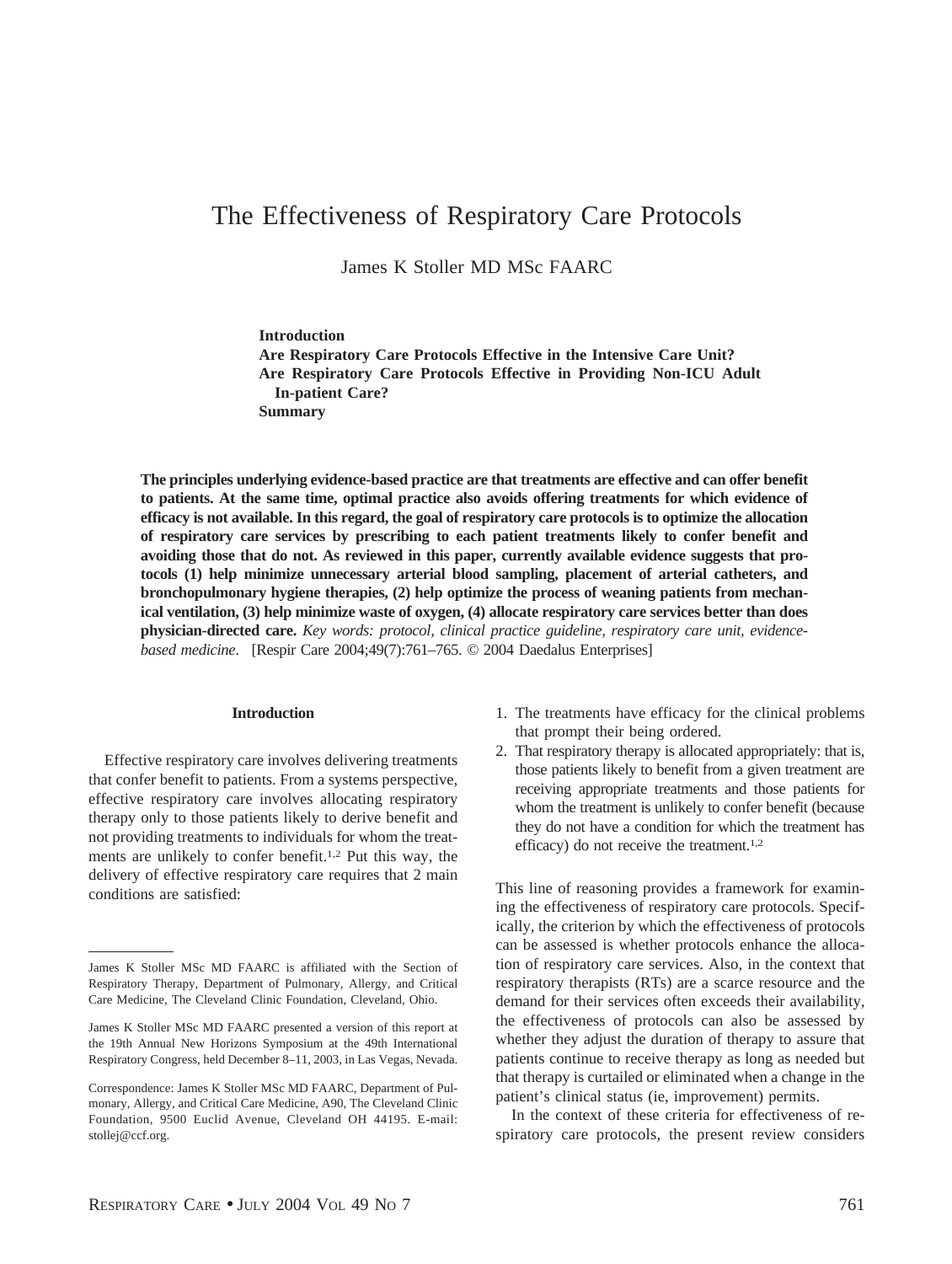whether protocols are effective by examining available studies of respiratory care protocols over the range of clinical settings in which they have been studied: adult and pediatric intensive care units (ICUs) and non-ICU, adult, in-patient facilities. Effectiveness is assessed by whether protocol use enhances the allocation of respiratory care services. Also, the analysis considers the impact of protocol use on the number, duration, and costs of respiratory care treatments and the outcomes of patients managed with versus without respiratory care protocols.

Portions of this material were previously presented in my written summary of the 27th Donald F Egan Scientific Lecture, entitled "Are Respiratory Therapists Effective? Assessing the Evidence."3

## **Are Respiratory Care Protocols Effective in the Intensive Care Unit?**

In the ICU, respiratory care practices to which protocols have been applied most widely include arterial blood gas (ABG) testing and weaning from mechanical ventilation.4–11

Considering ABGs, protocols are associated with enhanced rates of appropriate sampling and of placing indwelling arterial lines.4,5 Available studies have been observational, using a before-and-after cohort design. For example, in an early study regarding RTs' effectiveness in determining when to sample ABGs of ICU patients, Browning et al<sup>4</sup> assessed the appropriateness of ABGs sampled during 3 intervals: before the implementation of an ABG sampling protocol, 1 month after implementation, and 3 months after implementation. The protocol was associated with improved ABG allocation: the rate of inappropriately ordered ABGs declined from 43% before implementation to 33% and 31%, respectively, at 1 month and 3 months after implementation. Most strikingly, when the investigators assessed the rate of inappropriate orders by the type of provider ordering the sample, RTs performed best. Specifically, at 1 month and 3 months, the RTs' rates of inappropriately ordered ABGs were 3% and 15%, respectively, whereas those rates for other providers were 45% and 37%, respectively.

Subsequent studies have confirmed the value of protocols in improving ICU ABG allocation and in directing the placement of indwelling arterial catheters. For example, Pilon et al<sup>6</sup> conducted an observational cohort study in which the rate of appropriately drawn ABGs increased from 44% at baseline to 78–79% at 2–13 months after implementing an ABG protocol. Other benefits associated with the ABG protocol included a decrease in the mean number of ABGs drawn per patient per day (from 4.9 to  $2.4 - 3.1$ ,  $p < 0.001$ ) and a concomitant cost savings of \$19.18 (Canadian) per patient per day, with no identified adverse effects on outcome.

Ozgun et al7 studied the impact of a protocol that addressed when to place an indwelling arterial catheter. The protocol was associated with a lower rate of catheter placement (decreased from 29.3% of ICU patients before the protocol to 13.7% after protocol implementation) and a trend toward fewer ABGs per patient (decreased from 7.0 to 5.6,  $p = 0.9$ ). Again, these benefits were achieved without adverse effects on ICU stay, ICU survival, or hospital survival).

Regarding weaning from mechanical ventilation, the effectiveness of protocols has been examined in 3 randomized controlled trials with adult patients $8-10$  and 1 with pediatric patients.11

In the first of the 3 trials with adults, Kollef et al<sup>8</sup> allocated 357 patients in 4 ICUs to receive either physician-directed weaning or protocol-directed weaning. Benefits of the protocol included significantly shorter duration of mechanical ventilation (mean 69 vs 102 h,  $p = 0.029$ ) and a trend toward lower costs (by \$42,960). The protocol had no identified adverse effects.

In the second trial with adults Ely et al<sup>9</sup> assessed the outcomes of mechanically ventilated patients who were weaned using usual physician-directed care versus those undergoing daily assessments of weanability and, if deemed suitable, a standard spontaneous breathing trial (SBT) administered by an RT. As in the earlier trial by Kollef et al,<sup>8</sup> the protocol was beneficial. Specifically, daily RT-assessment of weanability and subsequent RT-directed weaning after physician approval were associated with shorter weaning time (by a median of 2 d,  $p < 0.001$ ) and shorter total duration of mechanical ventilation (by 1.5 d,  $p < 0.003$ ).

Most recently, in the third randomized controlled trial, which resembled the study by Kollef et al,<sup>8</sup> Marelich et al10 compared outcomes from protocol-based weaning by RTs and nurses versus usual physician-directed weaning. In the group of 129 patients allocated to protocol-based weaning, RTs and nurses assessed patients' candidacy for SBT, conducted and assessed the outcomes of the SBTs, and if the patient succeeded in a 30-min SBT, the RT recommended to the physician that mechanical ventilation be discontinued. With the 124 patients managed by physician-directed weaning, weaning assessments and orders were implemented only on explicit physician orders. As in the 2 earlier trials, the study results showed significant benefits from protocol-based weaning, including:

1. A shorter duration of mechanical ventilation: median 68 vs 124 h ( $p = 0.0001$ ) and risk ratio favoring protocols 1.67 ( $p = 0.009$ ) after correction for Acute Physiology and Chronic Health Evaluation (APACHE) score, age, duration of respiratory failure before weaning, and diagnosis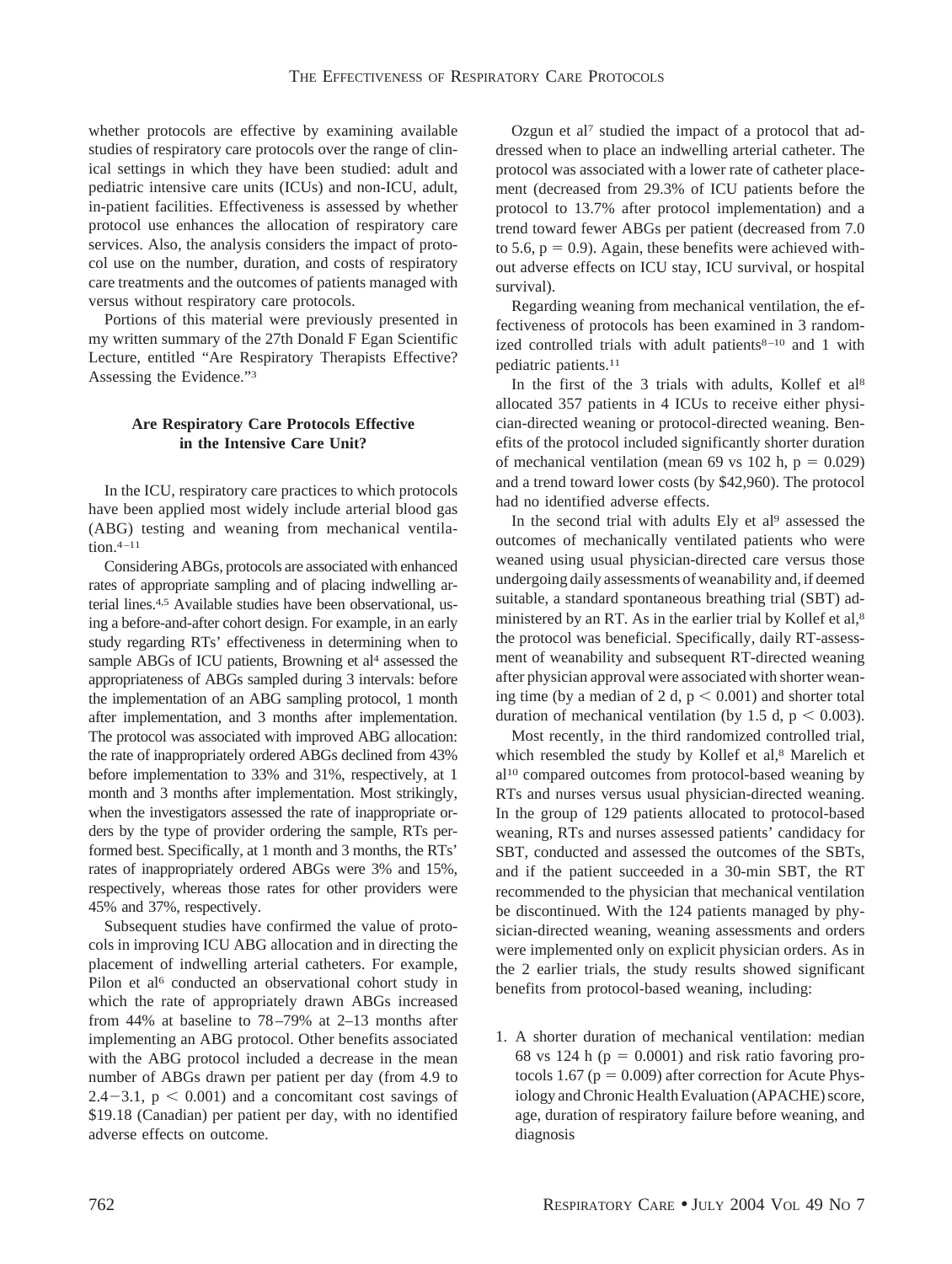- 2. A shorter interval between achieving criteria for discontinuation of ventilation and actual discontinuation  $(p = 0.006)$ , and
- 3. A shorter interval between starting mechanical ventilation and meeting discontinuation criteria (median 42 vs 79 h,  $p = 0.0001$ ).

Those benefits were achieved without significant differences in rates of weaning failure or hospital mortality.

Taken together, the latter evidence supports the effectiveness of protocols in enhancing the likelihood of liberating adult patients from mechanical ventilation and in accelerating such weaning. On the basis of those concordant results, weaning protocols are now widely employed in adult critical care.

In contrast to the evidence that protocol use enhances weaning in adults, a single multicenter, randomized controlled trial with pediatric patients failed to show that protocols enhanced the likelihood of weaning success or, among those children who weaned successfully, that extubation was accelerated. Specifically, in a 10-center randomized trial Randolph et al<sup>11</sup> randomly allocated 182 children  $(< 18$  y old) on mechanical ventilation for at least 24 h to 3 groups. The study included:

- 1. A pressure-support ventilation protocol, in which the level of pressure support was decreased by  $2 \text{ cm } H_2O$ every 4 h, down to  $\leq 16$  cm H<sub>2</sub>O, at which point an SBT was undertaken  $(n = 62)$
- 2. A volume-controlled ventilation protocol, in which volume was set to achieve an exhaled tidal volume of 5–7 mL/kg, and once peak inspiratory pressure fell below 20 cm  $H_2O$ , fraction of inspired oxygen  $(F_{IO_2})$  was  $<$  0.50, and positive end-expiratory pressure was  $\leq$  5 cm H<sub>2</sub>O, an SBT was undertaken ( $n = 60$ ), and
- 3. A control group, in which weaning was conducted at physician discretion.

There was no statistically significant difference in weaning success rate between the 3 groups, with failure rates of 15%, 24%, and 17%, respectively ( $p = 0.44$ ). Similarly, among the children successfully liberated from mechanical ventilation, the duration of ventilation did not differ between the 3 groups: the median duration of ventilation was 1.6 d in the pressure-support group, 1.8 d in the volume-controlled ventilation group, and 2.0 d in the control group ( $p = 0.75$ ).

Overall, in contrast to the results from trials with adult patients, $8-10$  the Randolph et al<sup>11</sup> study failed to show a benefit from weaning protocols with children. Though the reasons for the discordance of the results of the 3 adult trials are unclear, it is possible that the brief duration of mechanical ventilation among the control children (median 2 d) makes it difficult to show significant acceleration of weaning.

## **Are Respiratory Care Protocols Effective in Providing Non-ICU Adult In-patient Care?**

The effectiveness of protocols in guiding appropriate allocation of non-ICU adult in-patient care has been evaluated in observational studies for several individual therapies (eg, oxygen administration and titration,12,13 and bronchopulmonary hygiene<sup>14,15</sup>) and, in both observational studies and randomized trials, for the overall appropriate allocation of respiratory care services.

As an example of an observational study regarding a single respiratory care service, Komara and Stoller<sup>12</sup> evaluated the impact of an RT-administered treatment protocol for titrating supplemental oxygen with postoperative patients. The study compared the duration and cost of supplemental oxygen use, using a convenience sample of 20 postoperative patients whose oxygen was titrated by RTs according to a protocol, versus 20 patients whose oxygen was managed by their physicians. Several protocol benefits were observed. Specifically, the duration of postoperative oxygen (ie, until the patient achieved a room-air  $S_{pQ}$  $\geq$  92%) was shorter (mean 2.1  $\pm$  0.64 vs 3.45  $\pm$  1.28 d,  $p < 0.003$ ), the associated costs of administering oxygen (eg, RTs' time, cannula, and oximeter depreciation) were lower (mean total savings \$389.52,  $p < 0.003$ ), and no adverse effects were observed. Those results support the effectiveness of an RT-implemented oxygen titration protocol to enhance allocation of respiratory care services.

In a community hospital setting, Konschak et al<sup>13</sup> reported similar benefits of decreased oxygen utilization with an oxygen protocol. Specifically, for patients on a single hospital ward, the oxygen protocol was associated with a shorter duration of unneeded oxygen (by 3.87 d,  $p < 0.05$ ), less wasted oxygen per patient (by 15,294 L,  $p < 0.05$ ), and lower cost/patient of oxygen used when no longer needed (by \$4.47 per patient, for a total hospital savings of \$7,915 per year).

To assess the impact of a protocol on the allocation of bronchial hygiene therapy, Shapiro et al<sup>14</sup> studied patterns of bronchial hygiene therapy, utilization before and after implementing protocols that were overseen by the medical director. The protocols brought a 61% reduction of bronchial hygiene therapy outside of the ICU, with a concomitant savings of  $>$  \$250,000 and no identified adverse effects. Specifically, the number of bronchial hygiene therapies decreased from 60,713 to 23,594, but overall hospital mortality during the compared interval (1983–1986) did not change, and "no valid instance of increased patient morbidity attributable to differences in bronchial hygiene therapy was brought to the attention of the medical director."14

In a later randomized trial that examined the impact of physician review of bronchial hygiene orders, Alexander et al15 observed a similar (52%) reduction in bronchial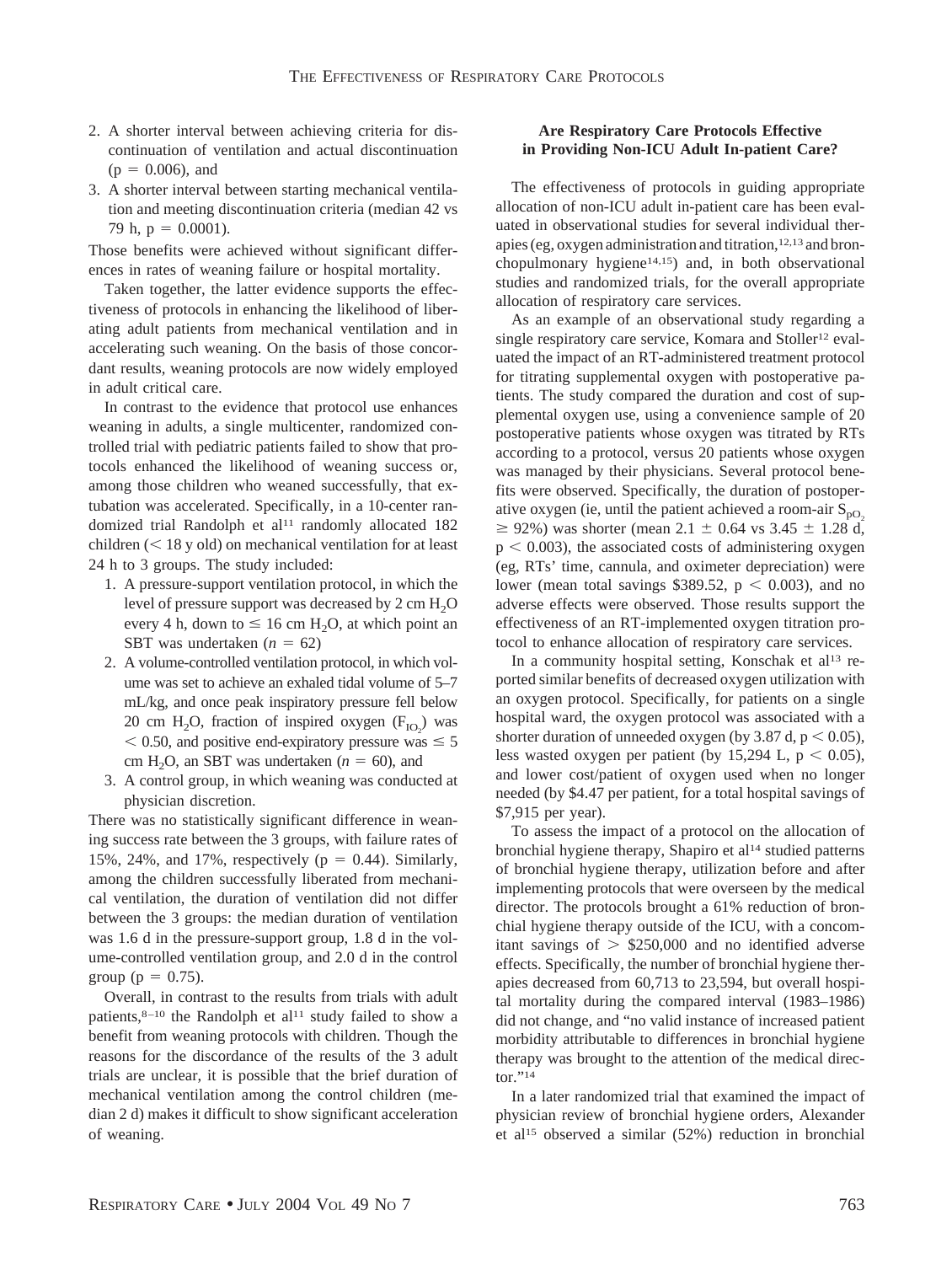hygiene orders that fell outside of protocol indications. Specifically, 101 patients ordered to receive unindicated chest physiotherapy were randomly allocated either to a group in which the pulmonary fellow called the ordering physician regarding the orders  $(n = 47)$  or to a group in which the ordered therapy was delivered as prescribed  $(n = 54)$ . The intervention group underwent 45% fewer chest physiotherapy treatments than the control group, with a concomitant savings of at least \$176,000, and no change in mortality or hospital stay. Like the results of earlier studies,14 these findings suggest that a protocol-based intervention to avoid inappropriate respiratory care orders can improve allocation. Although physicians-intraining provided the intervention in the latter study, other studies suggest that RTs can also be highly effective in that role.<sup>16-21</sup>

Beyond these studies regarding single respiratory care modalities, early observational studies suggested that protocols could lessen misallocated respiratory care services overall without compromising care or clinical benefit. For example, in 1981 Nielsen-Tietsort et al<sup>16</sup> proposed "a new therapy delivery system: the respiratory care protocol" at the Lutheran Medical Center in Wheat Ridge, Colorado. In 1986, Zibrak et al<sup>17</sup> reported the results of a historical control study in which implementation of guidelines by RTs was associated with marked reductions in all categories of respiratory therapy (by 55– 92%) with no change in hospital morbidity or mortality from pulmonary disorders. In the subset of patients undergoing coronary artery revascularization, protocol use was associated with shorter mean hospital stay (by 5.0 d) and a lower rate of pulmonary complications (16.7 vs 5.5%).

However, the strongest evidence supporting RTs' effectiveness in providing non-ICU in-patient respiratory care comes from 2 randomized controlled trials that compared the in-patient respiratory care protocol services and usual physician-directed care.20,21 Both trials showed that in the context of a protocol service RT-directed care allows better allocation of respiratory care services than physiciandirected care (Table 1). Stoller et al<sup>20</sup> conducted a randomized controlled trial in which 145 adult non-ICU inpatients at the Cleveland Clinic Hospital were randomly allocated to receive respiratory care orders as placed by the managing physicians or to have their physicians' respiratory care orders pre-empted by those generated by an RT applying protocols. The protocols, which had the format of branched-logic diagrams, were developed to implement American Association for Respiratory Care clinical practice guidelines for the modalities used. The respiratory care protocols conferred several advantages over physician-directed care, including a higher rate of concordance with a gold standard respiratory care plan (82 vs 64% using stringent agreement criteria,  $p < 0.001$ ) and a trend toward lower true median respiratory care costs/patient (\$130 vs \$152,  $p = 0.51$ ).

More recently Kollef et al<sup>21</sup> reported similar findings in another randomized trial of respiratory care protocols. In that study 694 patients were allocated to one of 3 hospital firms according to their primary physicians' ward assignments. Unassigned patients were randomly allocated among the firms. On firm A (but not on firms B or C), the respiratory care plans were allocated by RTs using explicit protocols. In contrast, on firms B and C respiratory care orders were written by the managing physicians. The protocol was associated with fewer respiratory therapy treatments (A 10.7, B 12.4, C 12.3,  $p = 0.009$ ), a greater percentage of bronchodilators administered via metereddose inhaler (A 89%, B 77%, C 78%,  $p = 0.01$ ), fewer respiratory therapy orders that were discordant with the protocol standard (A 24%, B 58%, C 58%, risk ratio 0.42, 95% confidence interval 0.33–0.53), and lower mean respiratory care charges (A \$868, B \$1,124, C \$1,054,  $p < 0.001$ ). As in the earlier randomized trial, these benefits were achieved without adverse impact.

Taken together, those 2 randomized, controlled trials (Table 1)<sup>20,21</sup> and earlier observational studies<sup>16-19</sup> demonstrate that RTs implementing protocol-based care can effectively allocate respiratory care services and that such protocol services improve allocation and lower costs, compared with traditional physician-directed respiratory care.

Table 1. Summary of Available Randomized Trials Regarding the Effectiveness of Respiratory Care Protocols

| Clinical Activity                     | First Author           | Year | Number of<br>Patients | Findings                                                                                                                                   |
|---------------------------------------|------------------------|------|-----------------------|--------------------------------------------------------------------------------------------------------------------------------------------|
| Weaning from                          | Kollef <sup>8</sup>    | 1997 | 357                   | Protocol was associated with shorter duration of mechanical ventilation                                                                    |
| mechanical ventilation                | $E1y^9$                | 1996 | 300                   | Routine daily spontaneous-breathing-trial protocol was associated with<br>shorter duration of mechanical ventilation                       |
|                                       | Marelich <sup>10</sup> | 2000 | 253                   | Protocol was associated with shorter duration of mechanical ventilation                                                                    |
| Respiratory care services<br>protocol | Stoller <sup>20</sup>  | 1998 | 145                   | Respiratory care consult service was associated with better allocation of<br>respiratory care services, lower costs, and no adverse events |
|                                       | Kollef <sup>21</sup>   | 2000 | 694                   | Respiratory-therapist-initiated treatment protocols were associated with<br>fewer orders discordant with guidelines and with lower charges |